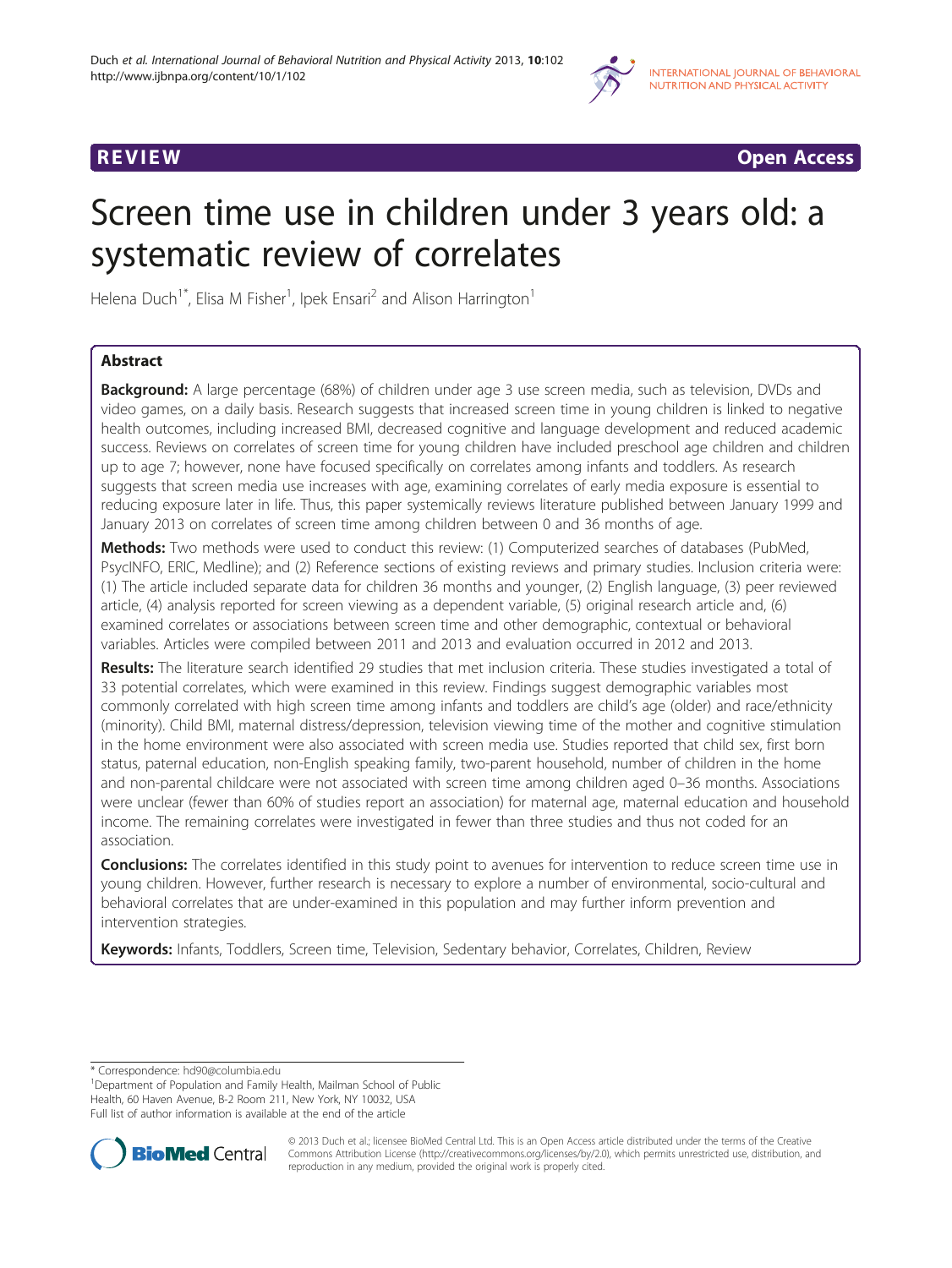# Introduction

Television, DVDs and other forms of screen media are common pastimes among young children in the United States. Despite the fact that the American Academy of Pediatrics recommends that parents avoid exposing children 2 and under to screen media, a nationally representative survey found that 68% of children under the age of 2 use screen media in a typical day, and that average screen time was 2.05 hours per day [[1\]](#page-8-0). In addition, children may be exposed to more time in front of the television in daycare (an additional hour per day) and home-based childcare settings [[2\]](#page-8-0).

Children from lower socio-economic backgrounds may experience disproportionately high rates of screen media time. A study of young children participating in the Women, Infants and Children (WIC) program in New York State found that 82% of one year-olds and 95% of two year-olds watched television and videos on a typical weekday [\[3](#page-8-0)]. The average amount of screen time increased with age. One year-olds spent an average of 10 hours per week watching TV/videos, while two year-olds spent approximately 15 hours per week watching TV/videos [[3](#page-8-0)]. Additionally, of the total sample of 2 year-olds in this study, 43% watched more than 2 hours in a typical weekday. Other studies demonstrate that greater television watching in early childhood predicts increased television watching later in childhood [\[4\]](#page-8-0).

Screen time use may have detrimental effects on children's health and development [[5](#page-8-0)-[15\]](#page-8-0). Studies of young children report associations between screen time and cognitive development outcomes, such as short-term memory skills, academic achievement in reading and math, and language development [[5,11,14\]](#page-8-0). High levels of screen time in early childhood also appear to negatively impact academic and social outcomes in the long-term [[9](#page-8-0)]. Furthermore, while evidence for an association between screen time and BMI among preschool children was inconclusive [[16\]](#page-8-0), several studies have reported positive associations later in childhood [\[3,6,17,18](#page-8-0)]. Even background television exposure has been shown to impact development by reducing the amount and quality of interactions between parents and children [[19-22\]](#page-8-0). Beyond the amount of screen time, the content of media exposure is associated with children's developmental outcomes [\[5,11,23\]](#page-8-0).

Excessive screen time has proven to be an unhealthy habit that begins to develop in early childhood [\[4](#page-8-0)]. However, little is known about correlates of screen media use for children under 3. Previous reviews aggregated these correlates with data from children older than 3 [\[16,24](#page-8-0)], but developmental differences in the infant/toddler years versus later childhood years make it important to examine this youngest age group separately. Infants and toddlers largely depend on their parents for accessing media and alternate activities, in contrast to older children who can more easily express activity preferences and make decisions about their daily activities. Understanding correlates for this age group will help inform clinical and educational practices in the development of early interventions to prevent excessive screen time and potentially the adverse health and developmental outcomes associated with it, particularly among high-risk groups.

Using a bioecological theoretical framework [[25](#page-8-0)], this paper summarizes the literature examining correlates of screen media use in children 36 months of age and younger, with an emphasis on parental and home-based characteristics. Bioecological theory posits that child development is influenced by different environmental systems from the most proximal, including the biological make-up of the child, to the family, school, community and culture [\[25](#page-8-0)]. We use this framework to examine the influence of correlates of screen time at different environmental levels.

# **Methods**

A systematic review of the literature was conducted of articles published from January 1990 to January 31, 2013. Keywords included in the search were: early childhood, infant, toddler, television viewing, sedentary behavior, physical activity, screen media, correlates, inactivity, television, TV, video, computer, videogames. More specifically, the terms "early childhood", "infant", and "toddler" were individually searched in conjunction with each of the following items: "television viewing", "sedentary behavior", "physical activity", "screen media", "inactivity", "television", "TV", "video", "computer", and "videogames". The term "correlates" was added to these paired searches. Two methods were used to conduct the review: (1) computerized searches of the following databases: PubMed, PsycINFO, ERIC, Medline and (2) reference sections of existing reviews and primary studies were scanned for additional articles meeting criteria. Inclusion criteria were: (1) The article included separate data for children 36 months and younger, (2) English language, (3) peer reviewed article, (4) analysis reported for screen viewing as a dependent variable, (5) original research article and, (6) examined correlates or associations between screen time and other demographic, contextual or behavioral variables. Although the majority of articles used a measure of television viewing as screen time, we also included articles that measured computer use (the use of a computer for purposes other than playing videogames) and videogames (in the computer or other handheld device) as separate or aggregated measures of screen time.

After removing all duplicates, two independent reviewers screened all articles and filled out an inclusion/ exclusion criteria table. When a disparity was identified, a third reviewer screened the article. Each article included in the review was summarized in a table including basic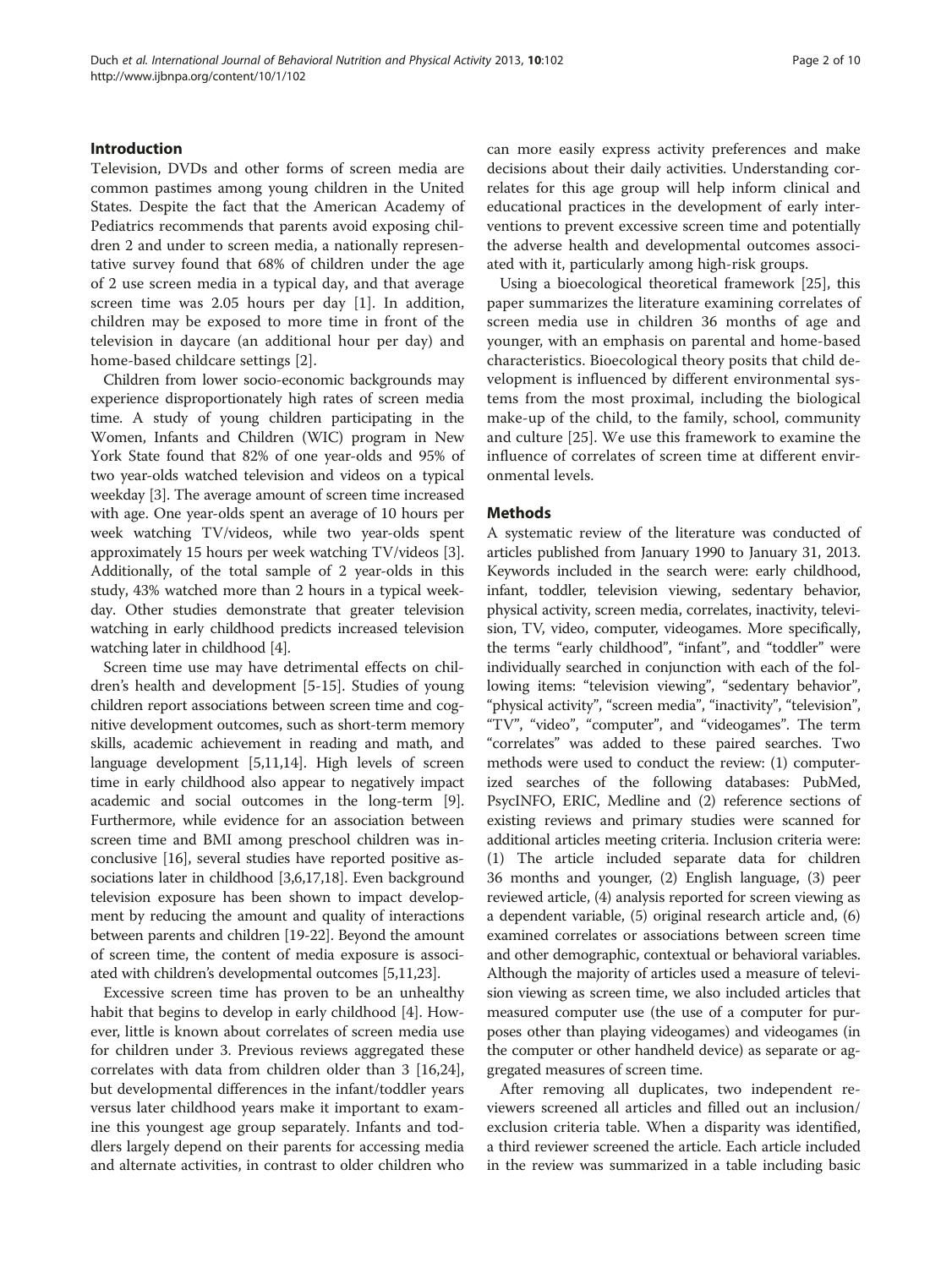study characteristics (sample, methods, outcomes) and major findings. This table was further summarized to include a list of identified correlates by study and the direction of coded associations.

### Risk of bias assessment

A modified version of the Downs and Black [\[26\]](#page-8-0) checklist was used to assess risk of bias in the studies included in this review. The checklist consists of 27 items, 10 of which (1–3, 6, 7, 10–12, 18, and 20) were relevant to the studies included in this review, resulting in a maximum possible count of 10 points (higher scores indicate superior quality). The risk of bias assessment was carried out by two independent assessors; when disagreements occurred, consensus was achieved through discussion.

#### Coding of variables

The coding of variables followed the model used in previous reviews by Sallis et al. [[27\]](#page-8-0) Hinkley et al. [[16\]](#page-8-0), and Hoyos et al. [[24](#page-8-0)] in which the association between a correlate and screen viewing was determined by dividing the number of associations supporting a relationship by the total number of studies that examined the variable. Findings were coded as positive  $(+)$ , negative  $(-)$ , or as non-associations (NA) when studies reported that no association was found between the variable and screen time. As the model suggests, we focused solely on consistency of associations and not on the strength of these associations [[24\]](#page-8-0). Following the model of Hoyos et al., associations were coded as strong (S) when 75- 100% of studies reported the given association (or nonassociation), moderate (M) for 60-74% of studies, and unclear (U) when fewer than 60% of studies supported the given association or non-association [\[24](#page-8-0)]. Consistent with previous reviews in this area, the associations were only reported on variables that were studied on three or more occasions [\[24,27](#page-8-0)]. For variables studied on fewer than three occasions, the association was identified as Inconclusive (IN) See Table 1.

### Results

#### Study characteristics

The PRISMA statement [\[28\]](#page-8-0) flow chart was used to track inclusion/exclusion of articles. One hundred and eight articles were identified after removing duplicates. Seventy-nine were excluded because: a) they did not meet the age criteria or did not report age separately  $(n = 15)$ ; b) they were a review paper or commentary  $(n = 18)$ ; c) they did not report on correlates of screen time  $(n = 40)$ ; or d) the article came from a non-peer reviewed source  $(n = 6)$ . In total, 29 studies met inclusion criteria and were included in the quantitative review [\[3,4,8,10,12](#page-8-0)-[15,17,23,29-](#page-8-0)[47\]](#page-9-0) (See Figure [1\)](#page-3-0).

| <b>Association codes</b> | Meaning of code      | % of studies examining<br>variable needed to<br>draw conclusion           |
|--------------------------|----------------------|---------------------------------------------------------------------------|
| $(+)$                    | Positive association | 60% or greater                                                            |
| $(-)$                    | Negative association | 60% or greater                                                            |
| ΝA                       | No association       | 60% or greater                                                            |
| U                        | Unclear association  | Less than 60%                                                             |
| Consistency codes        |                      |                                                                           |
| S                        | Strong consistency   | 70-100% of studies<br>examining given variable<br>support one association |
| Μ                        | Moderate consistency | 60-70% of studies support<br>one association                              |
| IN                       | Inconclusive         | Fewer than 3 studies<br>examined variable, no<br>conclusions can be drawn |

#### Table 1 Rules for classifying associations between variables and screen media exposure

 $* = 4$  or more studies support the given association/non-association.

From the 29 studies included,  $34\%$  (n = 10) were published between 1999-2005 [[3,4,10,13,14,23,29,](#page-8-0)[33](#page-9-0),[35](#page-9-0),[47](#page-9-0)] and 66% (n = 19) between 2006–2013 [[5](#page-8-0),[8,12,15,17](#page-8-0),[30](#page-8-0), [32,34](#page-9-0),[36](#page-9-0)-[46\]](#page-9-0). Sixty-two percent  $(n = 18)$  of studies were cross-sectional [[3,10,13,15](#page-8-0),[17](#page-8-0),[29](#page-8-0)-[31,33,34,36,37,39-41,45-](#page-9-0) [47\]](#page-9-0), 17% (n = 5) were longitudinal [\[23,](#page-8-0)[32,42](#page-9-0)-[44](#page-9-0)], 17% (n = 5) included both cross-sectional and longitudinal analyses  $[4,12,14,35,38]$  $[4,12,14,35,38]$  $[4,12,14,35,38]$  $[4,12,14,35,38]$ , and  $3\%$   $(n = 1)$  were randomized controlled trials [[8\]](#page-8-0). The majority of studies (83%, n = 24), relied on parental report via interview or survey as a measure of screen media use [\[3,4,10,12](#page-8-0)-[15,17,29,30,](#page-8-0)[32](#page-9-0)-[34](#page-9-0), [36,38](#page-9-0)-[47](#page-9-0)], while 17% (n = 5) [\[8,23](#page-8-0)[,31,35,37\]](#page-9-0) of studies utilized verbal or written time use diaries to assess total screen time. Eighty-six percent of studies  $(n = 25)$  were conducted with US samples [\[3,4,8,10,12](#page-8-0)-[15,17,23,29](#page-8-0)-[31](#page-9-0), [33](#page-9-0)-[35,37,38,40,41,43-47](#page-9-0)], 7% (n = 2) with European sam-ples (Greece) [[36,39](#page-9-0)] and 7%  $(n = 2)$  with Asian samples (Japan and Thailand) [\[32,42](#page-9-0)]. Of the studies conducted in the United States,  $40\%$  (n = 10) included nationally represented samples [[4,10](#page-8-0),[13,14,17,29](#page-8-0)[,37,45-47\]](#page-9-0). Sample size of 0–36 month-olds disaggregated from other ages varied: 14%  $(n = 4)$  of studies had a sample size between 1 and 99,  $[12,23,30,40]$  $[12,23,30,40]$  $[12,23,30,40]$  $[12,23,30,40]$  $[12,23,30,40]$  41%  $(n = 12)$  had sample sizes between 100–999 participants [\[8,13](#page-8-0)[,31-36,42-44,46](#page-9-0)], 28% (n = 8) between 1000–1999 participants [[3,14,15,17,29](#page-8-0)[,37,38,45](#page-9-0)], and 17%  $(n = 5)$  with sample sizes of over 2000 participants [[4](#page-8-0),[10](#page-8-0)[,39,41,47](#page-9-0)]. Two studies reported only total sample size, which included children above 36 months of age and offered between group comparisons between 0– 36 month-old children and older children, with age being the only correlate reported. All articles included television viewing as a measure of screen time. Fortyone percent  $(n = 12)$  included only television [[4,10,14](#page-8-0),] [23,30,](#page-8-0)[32,34](#page-9-0),[35,37,42,44](#page-9-0),[47\]](#page-9-0),, while 62% (n = 17) included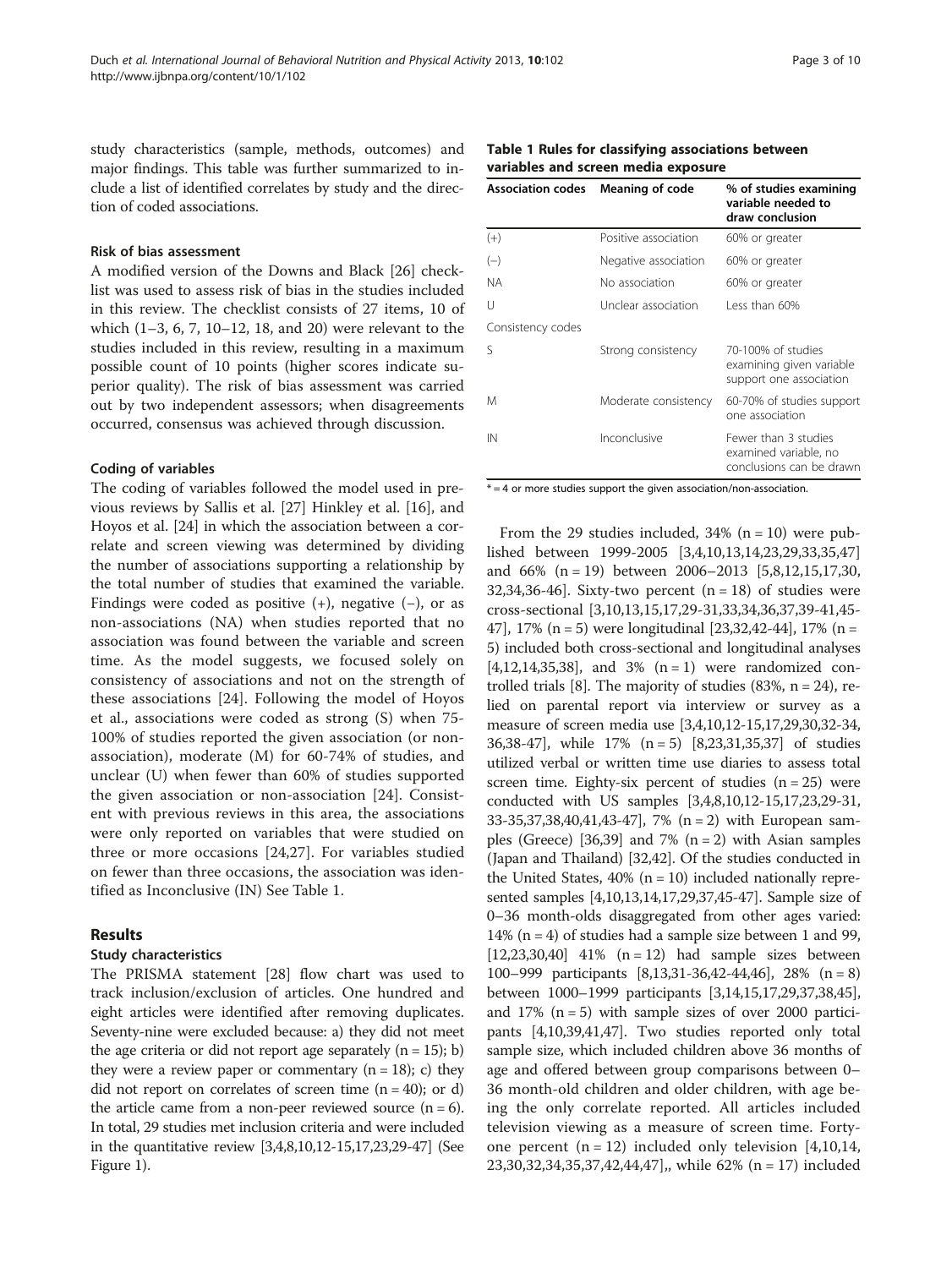<span id="page-3-0"></span>

television and videos/DVDs [\[3,12,13,15,17](#page-8-0),[29,](#page-8-0)[31,33,36](#page-9-0), [38-41](#page-9-0),[43,45,46,48](#page-9-0)], of which 29% (n = 5) also other forms of electronic media, such as computer games, ebooks and videogames [[8,12,13,29](#page-8-0),[46\]](#page-9-0). Only one study (3%) reported reliability data for their screen time measure [[34](#page-9-0)]. Another study reported pilot-testing but not validating questions [\[3](#page-8-0)].

### Correlates of screen time for children under 3 years

Table [2](#page-4-0) presents a summary of all correlates studied and their association with screen media use. Results are presented using a bio-ecological framework, from the most proximal environmental influences to the most distant [[25\]](#page-8-0).

#### Child biological and demographic factors

Positive associations were identified in studies reporting a relationship between screen time and child's age. Among the 17 studies that included age as a correlate, the majority (15 positive associations/17, 88%) report that older children watched more television than younger children [[3,4,10](#page-8-0),[12,14,15,17](#page-8-0),[23,29,](#page-8-0)[33,36,39](#page-9-0),[40,42,43](#page-9-0)]. A positive association was also consistently found between screen media exposure and membership in a racial/ethnic minority group (8 positive associations/11, 73%) [[3,4,15](#page-8-0),[17,](#page-8-0)[34,43,47,48\]](#page-9-0) and child body mass index (BMI) (4 positive associations/4, 100%) [\[3](#page-8-0),[36,38,43](#page-9-0)]. Studies consistently reported no association between screen time and child's sex (9 no associations/10, 90%)

[[3,4,12](#page-8-0),[14,](#page-8-0)[35,36,38](#page-9-0),[43,46\]](#page-9-0) or first-born status (3 no associations/3, 100%) [\[4](#page-8-0),[12,](#page-8-0)[36\]](#page-9-0) (See Table [2\)](#page-4-0).

#### Family biological and demographic factors

No association was identified between screen time and maternal employment (6 no associations/6, 100%) [[4](#page-8-0),[14](#page-8-0), [34,36](#page-9-0),[44](#page-9-0),[46](#page-9-0)], family's native language (non-English speaking) (3 no associations/4, 75%) [\[12,14](#page-8-0),[43](#page-9-0)] or paternal education (2 no associations/3, 67%) [[4,14](#page-8-0)]. Associations are unclear between screen time and maternal age (4 no associations/7, 57%) [[12,14,](#page-8-0)[34,44](#page-9-0)], maternal education (7 no associations/12, 58%) [\[3,12,13,15](#page-8-0)[,31,44,46](#page-9-0)] and household income (5 no associations/10, 50%) [[4,14,15](#page-8-0)[,31,46](#page-9-0)]. Other correlates, such as maternal BMI, paternal employment and maternal country of origin, were examined in fewer than 3 studies and associations cannot be reported.

#### Family structure factors

The number of children in a home (3 no associations/4, 75%) and living in a two-parent household (5 no associations/6, 83%) [\[12,15](#page-8-0)[,43,44,46](#page-9-0)] were not associated with screen media exposure in children under 36 months.

# Behavioral factors

The time a mother spends watching television was positively associated with the child's viewing time (3 positive associations/3, 100%) [[36](#page-9-0),[43](#page-9-0),[44](#page-9-0)]. All other behavioral correlates (sleep duration of the child, infant crying duration, onset age of watching TV, TV viewing of father,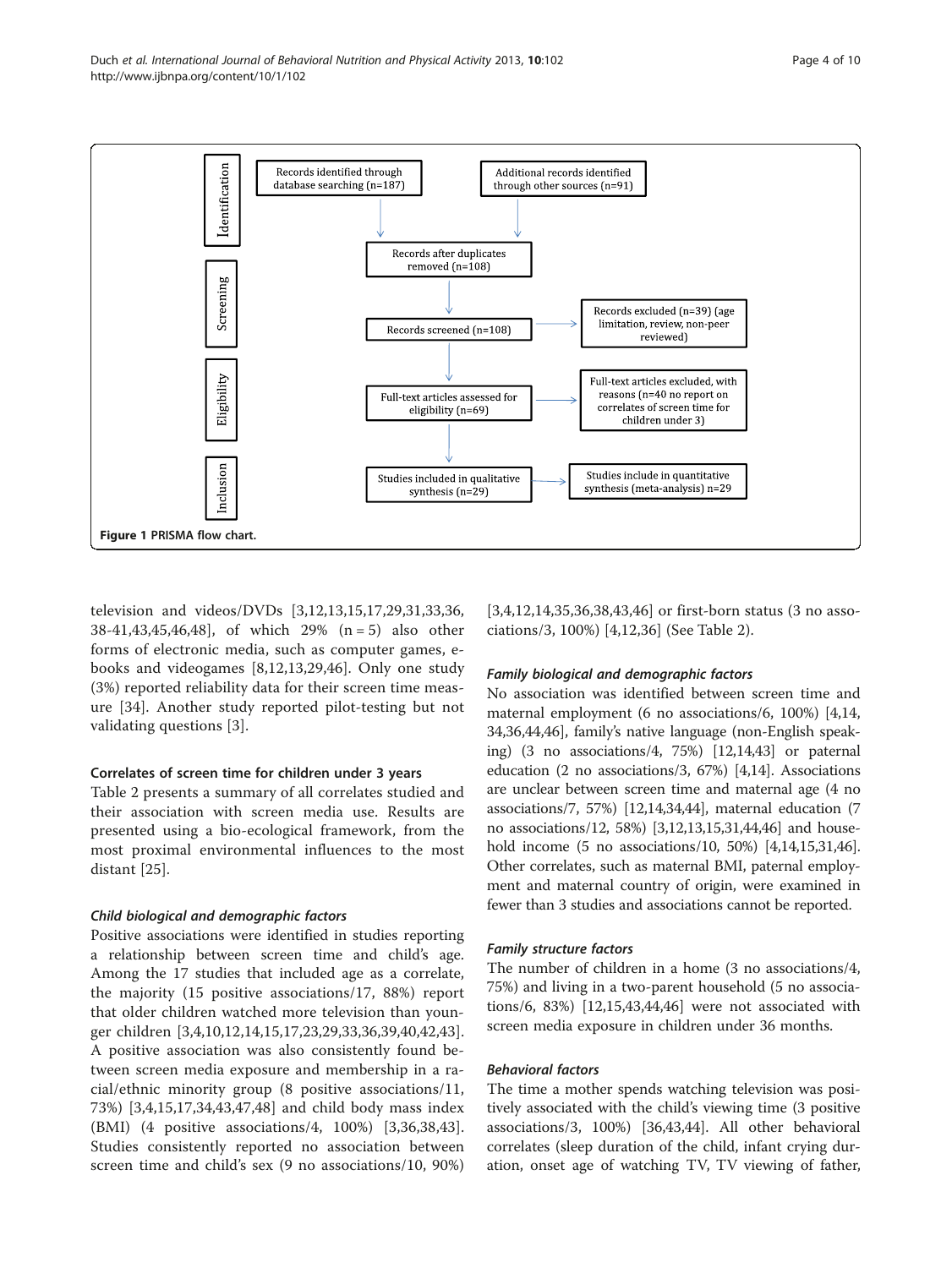# <span id="page-4-0"></span>Table 2 Summary of correlates

| Variable type                               | Variable                                                           | <b>Positive association</b>                           | <b>Negative</b><br>association | No association             | Association (% of studies<br>examining variable that<br>support association) | Consistency<br>strength |
|---------------------------------------------|--------------------------------------------------------------------|-------------------------------------------------------|--------------------------------|----------------------------|------------------------------------------------------------------------------|-------------------------|
| Child biological and<br>demographic factors |                                                                    |                                                       |                                |                            |                                                                              |                         |
|                                             | Sex                                                                | $[35]$                                                |                                | [3,4,12,14,35,36,38,43,46] | $NA(9/10 = 90\%)$                                                            | $\mathsf{S}^*$          |
|                                             | Child's age                                                        | [3,4,10,12,14,15,17,23,29,<br>33, 36, 39, 40, 42, 43] | $[37]_a$                       | [12,31]                    | $(+)$ (15/17 = 88%)                                                          | $S^*$                   |
|                                             | Ethnicity/race (non-caucasian)                                     | $[3,4,8,15,17]_b$ [34,43,47],                         | $[17]_{c}$                     | [14, 46]                   | $(+)$ (8/11 = 73%)                                                           | $S^*$                   |
|                                             | First born                                                         |                                                       |                                | [4, 12, 36]                | $NA (3/3 = 100%)$                                                            | S                       |
|                                             | BMI                                                                | [3,36,38,43]                                          |                                |                            | $(+)$ (4/4 100%)                                                             | $\mathsf{S}^*$          |
| Family biological/<br>demographic factors   |                                                                    |                                                       |                                |                            |                                                                              |                         |
|                                             | Maternal age                                                       |                                                       | [33, 38, 40]                   | [12, 14, 34, 44]           | $U(4/7 = 57%)$                                                               |                         |
|                                             | Maternal education                                                 |                                                       | [4,34,36,38,43]                | [3,12,13,15,31,44,46]      | $U(7/12 = 58%)$                                                              |                         |
|                                             | Paternal education                                                 |                                                       | $[15]$                         | [4, 14]                    | $NA (2/3 = 67%)$                                                             | M                       |
|                                             | Parental education (data not<br>disaggregated)                     |                                                       | $[3]$                          |                            | IN                                                                           |                         |
|                                             | Maternal employment<br>(employed)                                  |                                                       |                                | [4, 14, 34, 36, 44, 46]    | $NA (6/6 = 100\%$                                                            | $\mathsf{S}^*$          |
|                                             | Paternal employment (employed)                                     |                                                       |                                | $[4]$                      | IN                                                                           |                         |
|                                             | Household income                                                   |                                                       | [17,30,32,33,43]               | [4, 14, 15, 31, 46]        | $U(5/10 = 50\%)$                                                             |                         |
|                                             | Maternal BMI (Obese)                                               | $[44]$                                                |                                |                            | IN                                                                           |                         |
|                                             | Language (non-english speaking)                                    |                                                       | $[17]_{c}$                     | [12, 14, 43]               | $NA (3/4 = 75%)$                                                             | S                       |
|                                             | Mother non-US born                                                 | $[12]$ <sub>f</sub>                                   |                                | $[12]_q$                   | IN                                                                           |                         |
| <b>Family structure</b><br>variables        |                                                                    |                                                       |                                |                            |                                                                              |                         |
|                                             | Two parent household                                               |                                                       | $[38]$                         | [12, 15, 43, 44, 46]       | $NA (5/6 = 83%)$                                                             | $\mathsf{S}^*$          |
|                                             | Number of children in home                                         |                                                       | $[15]_d$                       | [14, 36, 43]               | $NA (3/4 = 75%)$                                                             | S                       |
| Sociocultural/<br>environmental factors     |                                                                    |                                                       |                                |                            |                                                                              |                         |
|                                             | Cognitive stimulation at home<br>(as measured by HOME or<br>StimQ) | $[4]_{\rm e}$                                         | [8, 38]                        |                            | $(-)$ (2/3 = 67%)                                                            | S                       |
|                                             | Distressed/depressed mother                                        | [30,34,38,41,45]                                      |                                | [4,43,44]                  | $(+)$ (5/8 = 63%)                                                            | M*                      |
|                                             | Non-parental child care                                            |                                                       | $[4]$                          | [12, 14, 15, 38]           | $NA (4/5 = 80%)$                                                             | $\mathsf{S}^*$          |
|                                             | Lives in urban area                                                | $[36]_h$                                              |                                | $[14]$                     | IN                                                                           |                         |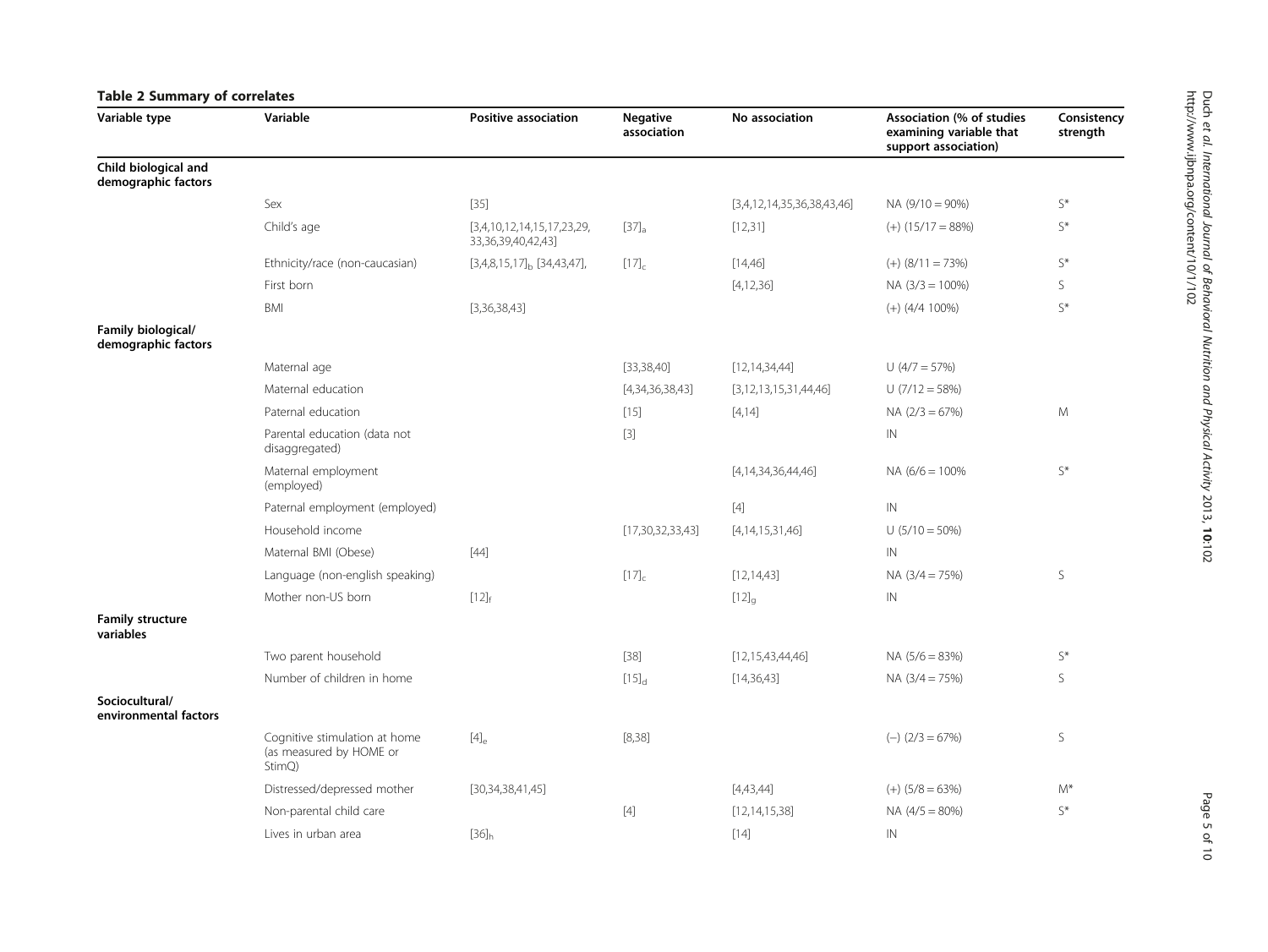#### Table 2 Summary of correlates (Continued)

|                           | Season (winter)                                              | $[31]$     |        |        | IN               |   |
|---------------------------|--------------------------------------------------------------|------------|--------|--------|------------------|---|
|                           | Television in bedroom                                        | [3,46]     |        |        | IN               |   |
|                           | Parent belief child enjoys TV                                | [33,40]    |        |        | IN               |   |
|                           | Parent belief in educational value<br>of TV                  | [33,46]    |        |        | IN               |   |
|                           | Heavy TV use in the home<br>(includes background television) | $[13]$     |        |        | IN               |   |
|                           | Shorter breastfeeding                                        | $[43]$     |        |        | IN               |   |
|                           | TV viewing time of father                                    | $[36]$     |        |        | IN               |   |
|                           | TV viewing time of mother                                    | [36,43,44] |        |        | $(+)$ 3/3 = 100% | S |
|                           | Time/content restrictions                                    |            |        | $[31]$ | IN               |   |
| <b>Behavioral factors</b> |                                                              |            |        |        |                  |   |
|                           | Daily sleep duration of child                                |            | $[43]$ |        | IN               |   |
|                           | Infant crying duration                                       | $[44]$     |        |        |                  |   |
|                           | Onset age of watching TV                                     | $[4]$      |        |        | $\mathsf{IN}$    |   |

 $a =$  background television; b = for children 12–23 months of English-speaking Latino mothers only, c = for children 24–35 months of Spanish-speaking, Latino mothers only, d = association only for 2 or more siblings; e  $=$  for infants 0–11 months, f = at 33 months only; g = at 21 months only; h = weekends only.

 $(+)$  = positive association.

(−) = negative association.

NA = studies consistently report no association.

U = Unclear association (fewer than 60% of studies support any association or non-association).

(S) = Strong consistency (70-100% of studies support the reported association or non-association).

(M) = Moderate consistency (60-70% of studies support the reported association or non-association).

 $* = 4$  or more studies support the given association/non-association.

IN = inconclusive (variable not studied on 3 or more occasions).

(Dennison et al., [[3](#page-8-0)]), (Certain & Khan, [\[4\]](#page-8-0)), (Mendolsohn et al., [[8](#page-8-0)]), (Thompson & Christakis, [[10\]](#page-8-0)),(Tomopoulos et al., [[11\]](#page-8-0)), (Tomopoulos et al., [[12\]](#page-8-0)), (Vandewater et al., [[13](#page-8-0)]), (Zimmerman & Christakis, [\[14](#page-8-0)]), (Zimme et al., [[15\]](#page-8-0)), (Thompson et al., [\[17](#page-8-0)]), (Linebarger, & Walker, [[23\]](#page-8-0)), (Anand & Krosnick, 2005[\[29](#page-8-0)]), (Bank et al., [[30\]](#page-8-0)), (Barr, et al., [\[31](#page-9-0)]), (Cheng, et al., [\[32](#page-9-0)]), (Chalell, et al., [\[33](#page-9-0)]), (Horodynski et al., [[34\]](#page-9-0)), (Hus (Kourlaba et al., [[36\]](#page-9-0)), (LaPierre et al., [[37\]](#page-9-0)), (Lumeng et al., [\[38](#page-9-0)]), (Masur & Flynn, [\[40](#page-9-0)]), (McLearn et al., [[41\]](#page-9-0)), (Ruangdaraganon et al., [\[42\]](#page-9-0)), (Schmit et al., [[43](#page-9-0)]), (Thompson et al., [[44\]](#page-9-0)), (Thompson & Christakis, (Vandewater et al., [[46\]](#page-9-0)), (Flores et al., [\[47\]](#page-9-0)).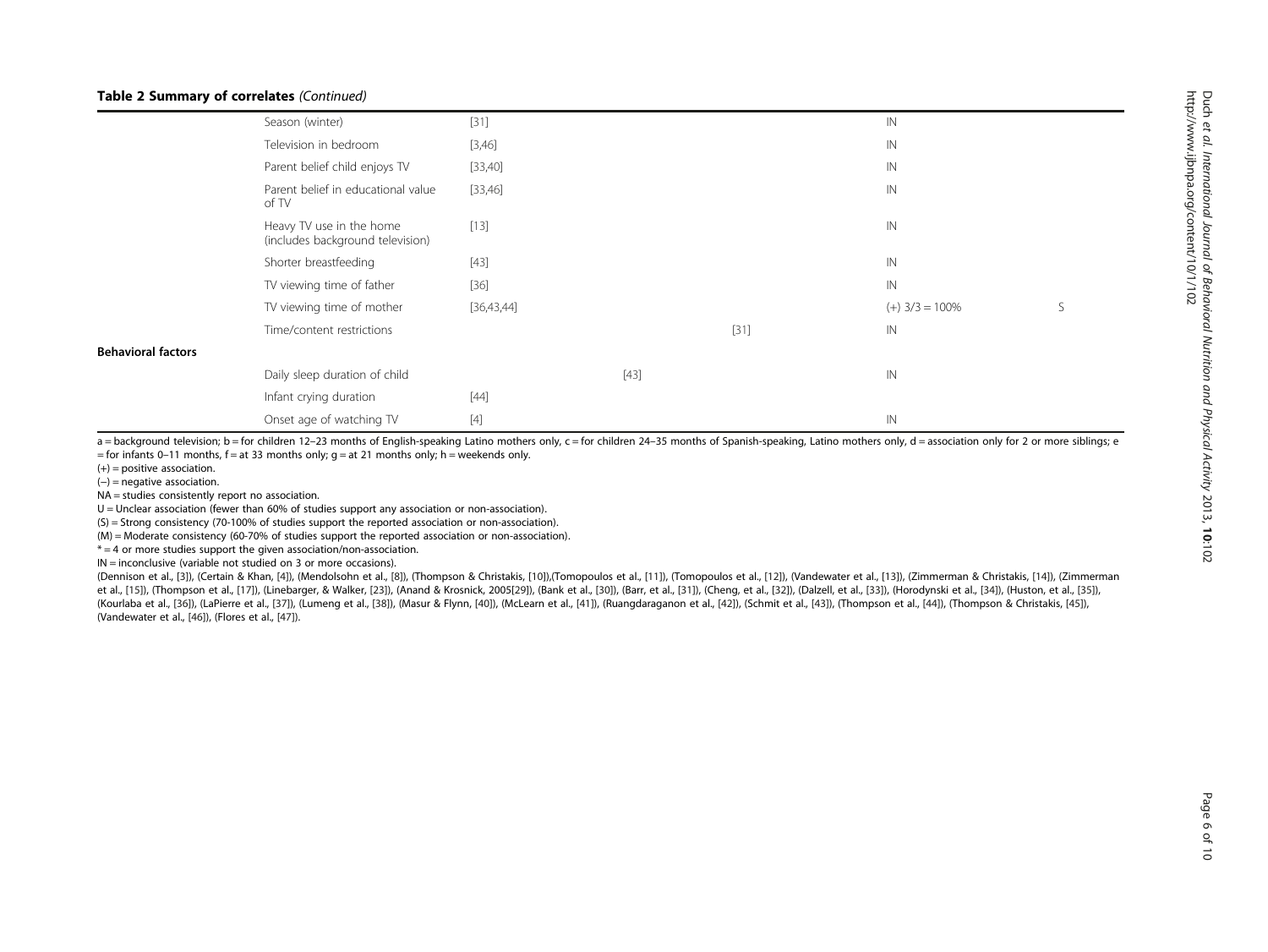and time/content restrictions on screen media) were examined in fewer than 3 studies and remain inconclusive.

# Sociocultural/environmental factors

Increased access to cognitive stimulation in the home (as measured by either the StimQ [\[8\]](#page-8-0) or the HOME [[49\]](#page-9-0)) was negatively associated with screen media exposure among children 0–36 months (2 negative associations/3, 67%) [[8,](#page-8-0)[38\]](#page-9-0). The HOME and the Stim Q measure the quality and quantity of stimulation and support available to a child in the home environment (e.g. availability of educational toys, time parent spends reading, etc.). Maternal distress/depression was examined in 8 studies using well characterized measures [the Center for Epidemiological Studies Depression Scale (CES-D) [[4,30,](#page-8-0)[34,38,41,44\]](#page-9-0), the Edinburgh Post-partum Depression Scale [\[43](#page-9-0)] or the Mental Health Inventory 5 (MHI-5) [\[45](#page-9-0)]] and was positively associated with screen time (5 positive associations/8, 63%) [\[30,](#page-8-0)[34,38,41,45\]](#page-9-0).

No association was found between screen time and child participation in non-parental child care, such as day care or Early Head Start (4 no associations/5, 80%) [[12,14,15,](#page-8-0)[38\]](#page-9-0). Of the other 6 sociocultural/environmental variables explored by at least one study, none were examined with enough frequency to draw conclusions. These included living in an urban environment, seasonality, having a television in the child's bedroom, heavy television use in the household and parental beliefs regarding the value and enjoyment of television for their children.

# Discussion

This review summarizes literature related to correlates of screen media use in children age birth to 36 months. Two previous reviews focused on screen time correlates for young children: one specifically focused on preschoolaged children [[16](#page-8-0)] and the other on children under age 7 [[24](#page-8-0)]. Neither disaggregated data for infants and toddlers. Our findings share consistencies with these reviews but discrepancies are clear. Consistent with Hinkley [\[16\]](#page-8-0), our review of correlates to screen viewing for children under 36 months identified no association between child's sex, the presence of siblings and screen time, and an unclear association with regard to maternal education. Discrepant with Hinkley et al. [\[16](#page-8-0)], our review identified an association between child age, child body mass index, race/ethnicity (minority) and screen time among infants and toddlers.

Our results more consistently matched those of Hoyos and colleagues' [[24\]](#page-8-0) likely because infants and toddlers were included in their review whereas Hinkley's [[16](#page-8-0)] data focused solely on preschoolers. Consistent with Hoyos et al. [[24\]](#page-8-0), our review identified positive associations in the demographic and anthropomorphic variables above mentioned, as well as inconclusive associations with family origin. However, discrepant from their review, neither family structure variable (two parent household and number of children in the home) was associated with screen viewing for infants and toddlers.

Three variables (maternal age, maternal education and household income) yielded unclear associations as studies were split between a negative association and no association. A lack of consistent comparison groups (i.e. heterogeneous versus homogeneous samples) for these variables may account for these results. Furthermore, the lack of uniformly defined variables and cut points to examine the impact of these variables on screen time may have contributed to inconsistencies.

Maternal employment (employed), two-parent household, number of children in the home and non-parental childcare were consistently not associated with screen time use in infants and toddlers. Similarly, Hinkley et al [[16\]](#page-8-0) identified no association between parental employment, the presence of siblings and screen time for preschool children. This finding contradicts the hypothesis that caregivers' work schedules and lack of childcare significantly contribute to the increased use of screen media in children and warrants further investigation to explore the role of family structure and childcare in facilitating or hindering the use of media in young children.

Maternal distress/depression was moderately positively associated with screen time. Most studies used the Center for Epidemiological Studies-Depression Scale (CES-D), a well-characterized measure of depression risk in the general population. The children in these studies ranged from 3 to 33 months with no clear pattern to differentiate between those studies that identified an association from those that did not. Thus, further exploration of maternal depression, with careful consideration to children's age, timing of depression measurements and consistency of covariates, is warranted. In addition, the mechanisms by which maternal depression may impact screen time are largely unknown and should be further explored.

A moderate inverse association was found between screen time and cognitive stimulation in the home (as measured by HOME/StimQ). Cognitive stimulation includes a variety of activities and materials that require parent support and engagement, often used as a proxy for parenting support and stimulation to the child [\[8](#page-8-0)[,49](#page-9-0)]. Certain and colleagues [[4\]](#page-8-0) found that cognitive stimulation, as measured by the HOME short form, was inversely associated with screen time for older toddlers (24–35 months) in bivariate analysis but positively correlated with screen time for younger infants (0–11 months) in multi-variable analysis. The authors hypothesized that parental beliefs about the positive impact of TV on their children's language may account for this finding. Two studies in our review support this hypothesis, having both found a positive association with parental beliefs in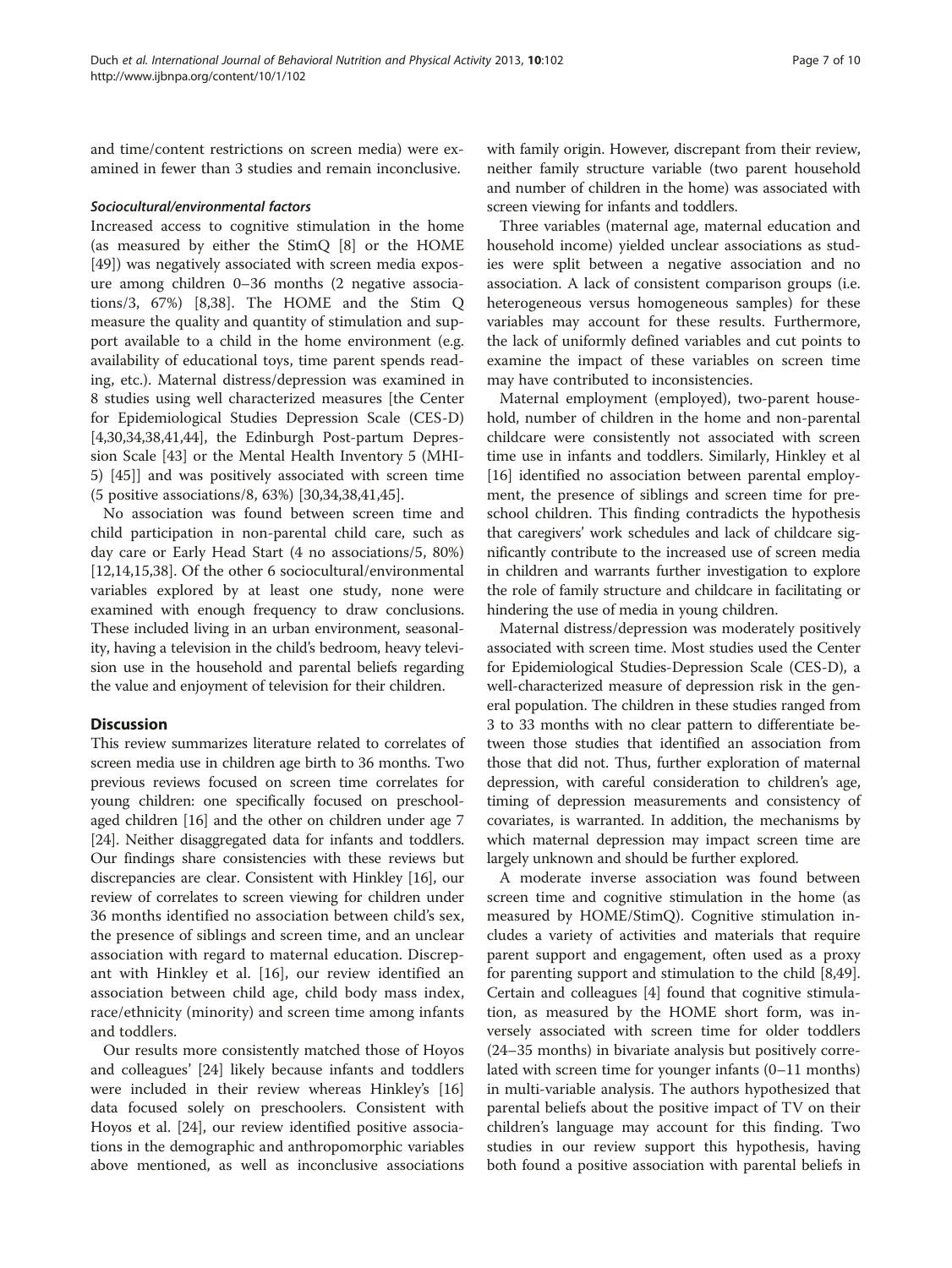the educational value of screen media, [[33,46\]](#page-9-0) despite the lack of conclusive evidence in this area.

The other two studies that examined cognitive stimulation in the home found that diminished cognitive stimulation was associated with increased screen media use. Similarly, Mistry et al. [[50](#page-9-0)] conducted a study with preschoolers and found that high screen media use was associated with low levels of stimulation in the home and with low parental involvement [\[50\]](#page-9-0). Randomized control trials conducted by Mendelsohn et al. [[8](#page-8-0)], and Dennison et al. [\[51\]](#page-9-0) support the finding that parent–child interactions and parental stimulation in the home play a role in young children's screen time exposure. Both studies examined interventions aimed towards increasing parent–child interaction and stimulation and reported significantly reduced screen time among the intervention group compared to a control group [\[8](#page-8-0)].

## Limitations

While some studies reported data separately for infants and toddlers, this was not consistently done, making it difficult to separate correlates for the two age groups. There are vast developmental differences between the infant and toddler years and the AAP recommendations set different guidelines for each age group. Thus identified correlates may also vary at different ages. For example, LaPierre and colleagues found that children aged 8–24 months are exposed to more background television than older children [[37\]](#page-9-0), while our review reports that older children consistently watch or are intentionally exposed to more overall television.

Similarly, while all studies examined television as screen time, only five studies examined videogames and computer games. Therefore, we were not able to report separate results for different kinds of media. Though new technologies and media use are prevalent at younger ages, we hypothesize that different age groups are more likely to access different types of media (e.g. a baby is more likely to be placed in front of a television or DVD while a toddler may interact more actively with a videogame), and correlates may not be equally supported in each age group.

Research has consistently identified the content of media use to be an essential factor to consider in the study of children's screen time [\[5,11,23](#page-8-0)]. However, we did not have enough information in this review to examine how media content is associated with media use in young children.

Over half of the studies (62%) included in this review were cross-sectional making it difficult to establish casual relationships between correlates and screen time. Of the remaining studies, many of the findings limited to infants and toddlers were found only in crosssectional analyses, further limiting inference on causal

conclusions. Additionally, over 50% of studies have samples >1000 subjects, allowing possibly trivial variables to appear statistically significant when they may be inconsequential.

Heavy reliance on parental report as a measure of screen time is a major limitation of the literature due to the risk of recall and social desirability biases. Most studies (83%) used parental report as a measure of screen time use; only one used a scale that had validated television use via observation [\[34](#page-9-0)]. While some studies attempted to control for bias by using verbal or written screen time diaries, others simply asked parents to report on children's screen time in a typical day, resulting in extreme variation within the screen time exposure construct. Such variation likely explains some of the inconsistencies in our results.

Consistent with previous reviews [[16,24\]](#page-8-0), this study does not report on the variables' effect sizes but only on the consistency of the association between a variable and screen/media use in the review of the literature.

#### Future directions

Research is needed to develop objective measures for screen media use in young children and to establish the reliability and validity of these measures. Some physical activity measures, like the Behaviors of Eating and Activity for Children's Health (BEACHES) [[52\]](#page-9-0) and the Observation System for Recording Physical Activity in Children home version (OSRAC-H) [\[53](#page-9-0)] include observational time samples of children's media use. However, these instruments have not been validated for use with infants and toddlers.

Further research is also necessary to distinguish between correlates for infants (under 12 months) and toddlers, as well as different kinds of media (TV, DVD, videogames, computer games) and media content. This will help identify distinct age, content and media type correlates that could guide intervention.

Several correlates in this review had unclear associations with screen time (e.g. maternal age, maternal education, household income). Further research should focus on clearly defining these constructs and exploring their relationship to screen time use. Other correlates such as maternal depression and cognitive stimulation in the home, were only moderately associated with screen time. These modifiable correlates should be further studied to elucidate their role and the mechanisms by which they may impact young children's screen habits.

Similarly, a series of behavioral and environmental factors, such as daily sleep duration, infant crying duration, breastfeeding duration, TV time and content restrictions, were studied in fewer than three occasions but point to other modifiable constructs that may provide additional opportunities for intervention.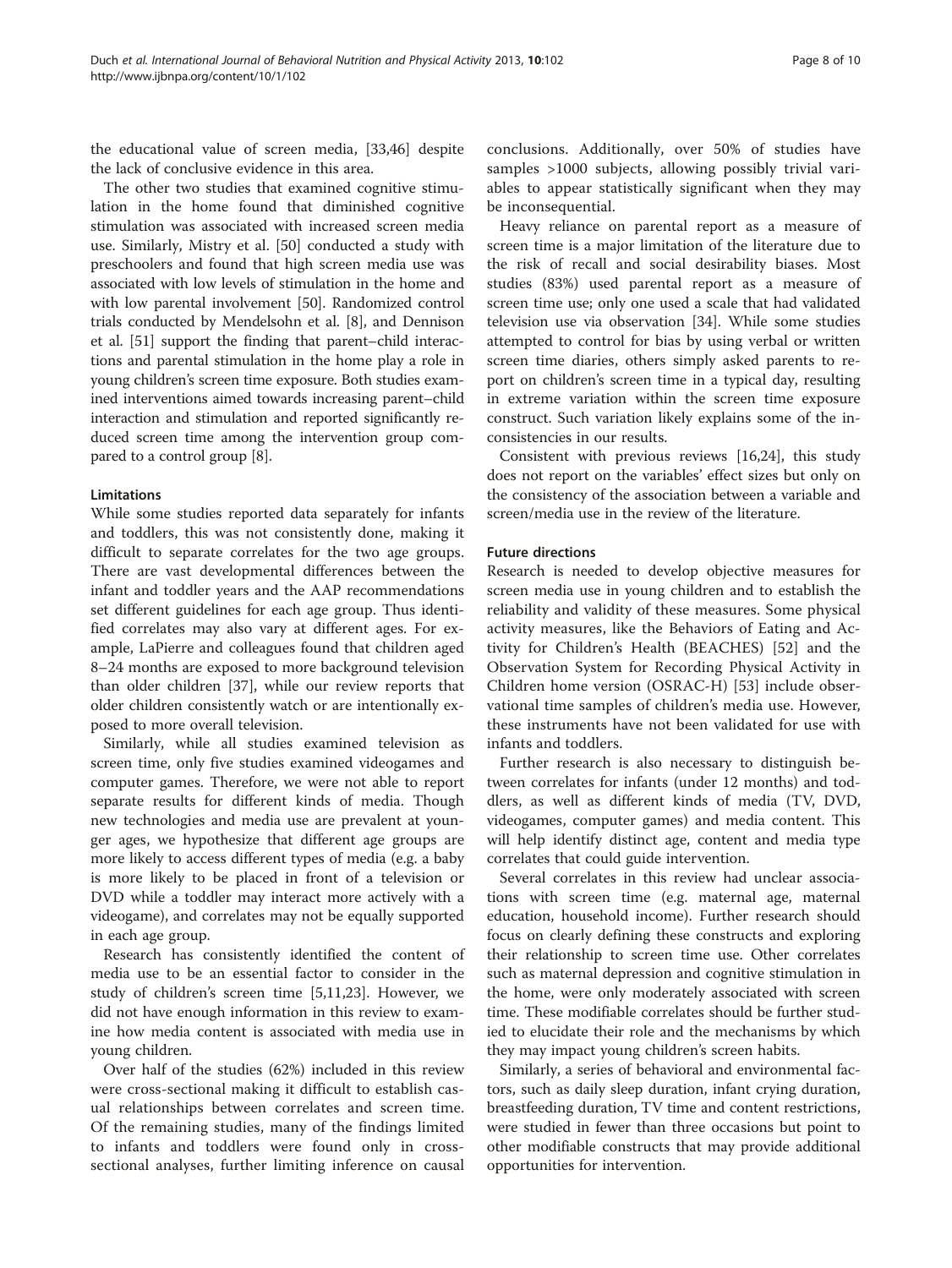<span id="page-8-0"></span>Finally, there are a number of large longitudinal datasets that include information on screen time use for young children. Studies that compare data from different datasets with well-defined and comparable populations, outcomes, predictors and covariates can help clarify some of the inconsistencies identified in the literature and significantly inform the design of interventions to reduce screen media use in infants and toddlers. Interventions well-grounded in research evidence may have a lasting impact in the screen time habits of the youngest children.

#### Conclusion

This review identifies demographic, environmental, sociocultural and behavioral correlates to screen time use in infants and toddlers. These correlates can help target at risk groups and provide insight into the design of prevention and intervention strategies to reduce screen time use in young children. The review also identifies significant areas for further research, particularly in the development and use of reliable measures of screen time and design of studies with well-defined, comparable variables that can help unpack inconsistencies in the existing literature.

#### Competing interests

The authors declare that they have no competing interests.

#### Authors' contributions

HD conceptualized and designed the review, supervised the analysis, provided overall quality assessment and drafted the manuscript. EF conducted the analysis, was involved in quality assessment, interpretation of results and assisted with drafting the manuscript. IE and AH participated in the data extraction and quality assessment, as well as interpretation of results. All authors read and approved the final manuscript.

#### Acknowledgements

The authors would like to acknowledge the Hilliard and Gloria Farber Foundation for their support of the primary author's time in this manuscript.

#### Author details

<sup>1</sup>Department of Population and Family Health, Mailman School of Public Health, 60 Haven Avenue, B-2 Room 211, New York, NY 10032, USA. <sup>2</sup>University of Illinois - Champaign Urbana, 402 N Prairie St., Champaign, IL 61820, USA.

#### Received: 5 September 2012 Accepted: 16 August 2013 Published: 23 August 2013

#### References

- 1. Rideout V, Vanderwater E, Wartella E: Zero to Six: Electronic Media in the Lives of Infants, Toddlers and Preschoolers. Vol 2003. Menlo Park: The Henry J. Kaiser Family Foundation; 2003.
- 2. Christakis DA, Garrison MM: Preschool-aged children's television viewing in child care settings. Pediatrics 2009, 124(6):1627–1632.
- Dennison BA, Erb TA, Jenkins PL: Television viewing and television in bedroom associated with overweight risk among low-income preschool children. Pediatrics 2002, 109(6):1028–1035.
- 4. Certain LK, Kahn RS: Prevalence, correlates, and trajectory of television viewing among infants and toddlers. Pediatrics 2002, 109(4):634–642.
- Barr R, Lauricella A, Zack E, Calvert SL: Infant and early childhood exposure to adult-directed and child-directed television programming: relations with cognitive skills at age four. Merrill-Palmer Q 2010, 56(1):21–48.
- Danner FW: A national longitudinal study of the association between hours of TV viewing and the trajectory of BMI growth among US children. J Pediatr Psychol 2008, 33(10):1100–1107.
- 7. Lee SJ, Bartolic S, Vandewater EA: Predicting children's media use in the USA: differences in cross-sectional and longitudinal analysis. Br J Dev Psychol 2009, 27(1):123–143.
- 8. Mendelsohn AL, Dreyer BP, Brockmeyer CA, Berkule-Silberman SB, Huberman HS, Tomopoulos S: Randomized controlled trial of primary care pediatric parenting programs: effect on reduced media exposrue on infants, mediated through enhanced parent–child interaction. Arch Pediatr Adolesc Med 2011, 165(1):42–48.
- 9. Pagani LS, Fitzpatrick C, Barnett TA, Dubow E: Prospective associations between early childhood television exposure and academic, psychosocial, and physical well-being by middle childhood. Arch Pediatr Adolesc Med 2010, 164(5):425–431.
- 10. Thompson DA, Christakis DA: The association between television viewing and irregular sleep schedules among children less than 3 years of age. Pediatrics 2005, 116(4):851–856.
- 11. Tomopoulos S, Dreyer BP, Berkule S, Fierman AH, Brockmeyer C, Mendelsohn AL: Infant media exposure and toddler development. Arch Pediatr Adolesc Med 2010, 164(12):1105-1111.
- 12. Tomopoulos S, Dreyer BP, Valdez P, et al: Media content and externalizing behaviors in Latino toddlers. Ambulatory Pediatr 2007, 7(3):232–238.
- 13. Vandewater EA, Bickham DS, Lee JH, Cummings HM, Wartella EA, Rideout VJ: When the television is always on - Heavy television exposure and young children's development. Am Behav Sci 2005, 48(5):562–577.
- 14. Zimmerman FJ, Christakis DA: Children's television viewing and cognitive outcomes: a longitudinal analysis of national data. Arch Pediatr Adolesc Med 2005, 159(7):619–625.
- 15. Zimmerman FJ, Christakis DA, Meltzoff AN: Television and DVD/video viewing in children younger than 2 years. Arch Pediatr Adolesc Med 2007, 161(5):473–479.
- 16. Hinkley T, Salmon J, Okely AD, Trost SG: Correlates of sedentary behaviours in preschool children: a review. Int J Behav Nutr Phys Activity 2010, 7:66.
- 17. Thompson DA, Sibinga EM, Jennings JM, Bair-Merritt MH, Christakis DA: Television viewing by young Hispanic children: evidence of heterogeneity. Arch Pediatr Adolesc Med 2010. 164(2):174-179.
- 18. Robinson TN: Reducing children's television viewing to prevent obesity: a randomized controlled trial. JAMA 1999, 282(16):1561–1567.
- 19. Christakis DA, Gilkerson J, Richards JA, et al: Audible television and decreased adult words, infant vocalizations, and conversational turns: a population-based study. Arch Pediatr Adolesc Med 2009, 163(6):554–558.
- 20. Mendelsohn AL, Berkule SB, Tomopoulos S, et al: Infant television and video exposure associated with limited parent–child verbal interactions in low socioeconomic status households. Arch Pediatr Adolesc Med 2008, 162(5):411–417.
- 21. Schmidt ME, Pempek TA, Kirkorian HL, Lund AF, Anderson DR: The effects of background television on the toy play behavior of very young children. Child Dev 2008, 79(4):1137–1151.
- 22. Tanimura M, Okuma K, Kyoshima K: Television viewing, reduced parental utterance, and delayed speech development in infants and young children. Arch Pediatr Adolesc Med 2007, 161(6):618–619.
- 23. Linebarger DL, Walker D: Infants' and toddlers' television viewing and language outcomes. Am Behav Sci 2005, 48(5):624–645.
- 24. Hoyos Cillero I, Jago R: Systematic review of correlates of screen-viewing among young children. Prev Med 2010, 51(1):3–10.
- 25. Bronfenbrenner U, Evans G: Developmental science in the 21st century: emerging questions, theoretical models, research designs and empirical findings. Soc Dev 2000, 9(1):115–125.
- 26. Downs SH, Black N: The feasibility of creating a checklist for the assessment of the methodological quality both of randomised and nonrandomised studies of health care interventions. J Epidemiol Community Health 1998, 52(6):377–384.
- 27. Sallis JF, Prochaska JJ, Taylor WC: A review of correlates of physical activity of children and adolescents. Med Sci Sports Exerc 2000, 32(5):963–975.
- 28. Moher D, Liberati A, Tetzlaff J, Altman DG: Preferred reporting items for systematic reviews and meta-analyses: the PRISMA statement. PLoS Med 2009, 6(7):e1000097.
- 29. Anand S, Krosnick JA: Demographic predictors of media use among infants, toddlers, and preschoolers. Am Behav Sci 2005, 48(5):539–561.
- 30. Bank AM, Barr R, Calvert SL, Parrott WG, McDonough SC, Rosenblum K: Maternal depression and family media use: a questionnaire and diary analysis. J Child Fam Stud 2012, 21(2):208–216.